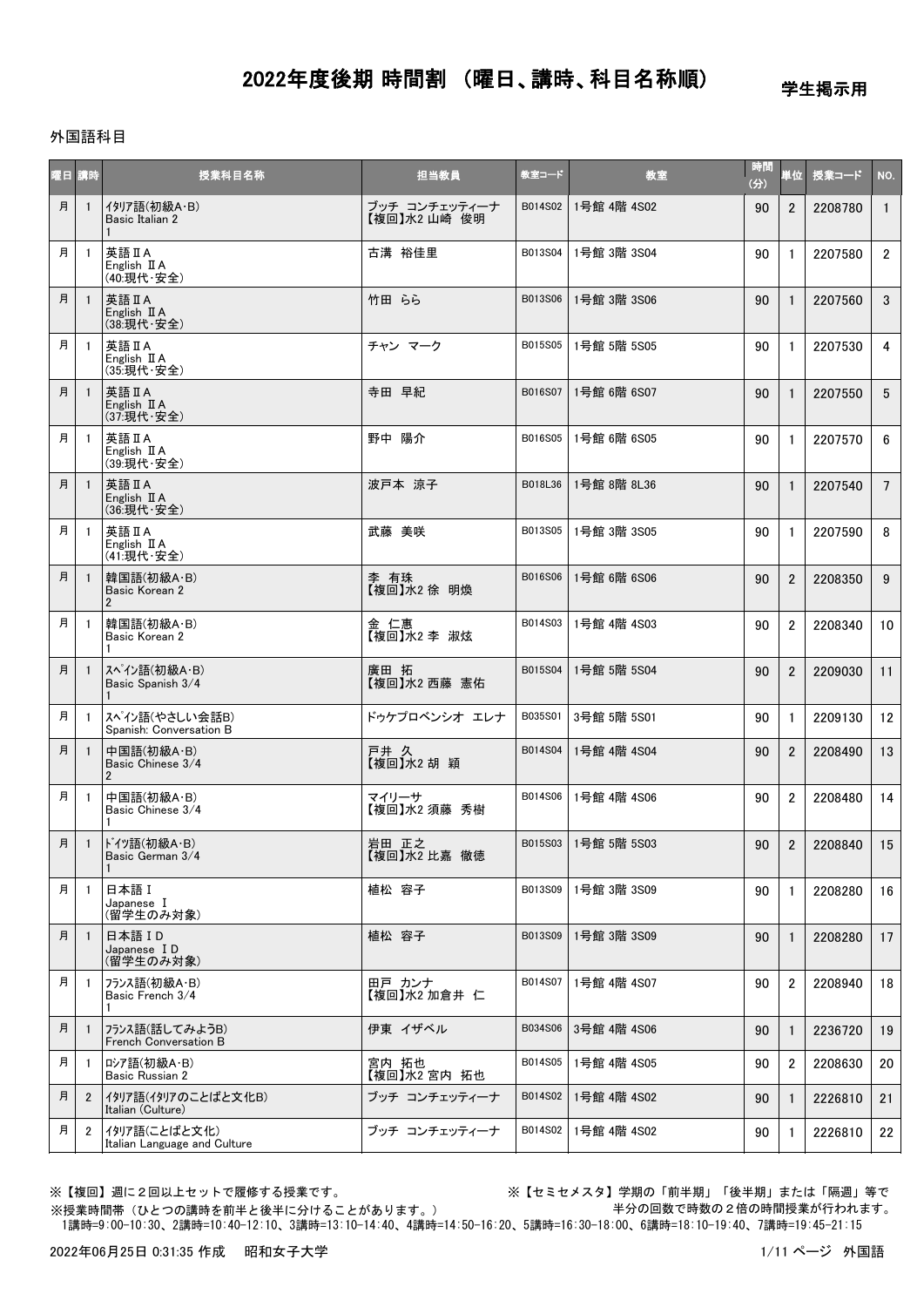学生掲示用

#### 外国語科目

|   | 曜日 講時          | 授業科目名称                                                 | 担当教員                | 教室コード               | 教室                         | 時間<br>(3) | 単位             | 授業コード   | NO. |
|---|----------------|--------------------------------------------------------|---------------------|---------------------|----------------------------|-----------|----------------|---------|-----|
| 月 | $\overline{2}$ | 英語 II A<br>English II A<br>(25:福祉·初教)                  | 笠原 慎一朗              | B014S05             | 1号館 4階 4S05                | 90        | $\mathbf{1}$   | 2207430 | 23  |
| 月 | $\overline{2}$ | 英語IIA<br>English II A<br>(22:福祉·初教)                    | 古溝 裕佳里              | B013S04             | 1号館 3階 3S04                | 90        | $\mathbf{1}$   | 2207400 | 24  |
| 月 | $\overline{2}$ | 英語IIA<br>English II A<br>(27:福祉·初教)                    | 竹田 らら               | B013S06             | 1号館 3階 3S06                | 90        | $\mathbf{1}$   | 2207450 | 25  |
| 月 | $\overline{2}$ | 英語 II A<br>English II A<br>(21:福祉·初教)                  | チャン マーク             | B015S05             | 1号館 5階 5S05                | 90        | $\mathbf{1}$   | 2207390 | 26  |
| 月 | $\overline{2}$ | 英語 II A<br>English II A<br>(23:福祉·初教)                  | 寺田 早紀               | B016S07             | 1号館 6階 6S07                | 90        | $\mathbf{1}$   | 2207410 | 27  |
| 月 | $\overline{2}$ | 英語IA<br>English II A<br>(28:福祉·初教)                     | 野中 陽介               | B016S05             | 1号館 6階 6S05                | 90        | $\mathbf{1}$   | 2207460 | 28  |
| 月 | $\overline{2}$ | 英語 II A<br>English II A<br>(24:福祉·初教)                  | 波戸本 涼子              | B018L36             | 1号館 8階 8L36                | 90        | $\mathbf{1}$   | 2207420 | 29  |
| 月 | $\overline{2}$ | 英語IA<br>English II A<br>(26:福祉·初教)                     | 武藤 美咲               | B013S05             | 1号館 3階 3S05                | 90        | $\mathbf{1}$   | 2207440 | 30  |
| 月 | $\overline{2}$ | 韓国語(入門B)<br>Basic Korean 1/2<br>11                     | 李 有珠                | B016S06             | 1号館 6階 6S06                | 90        | $\mathbf{1}$   | 2226860 | 31  |
| 月 | $\overline{2}$ | スペイン語(入門B)<br>Basic Spanish 1/2<br>11                  | 廣田 拓                | B015S04             | 1号館 5階 5S04                | 90        | $\mathbf{1}$   | 2226780 | 32  |
| 月 | $\overline{2}$ | 中国語(入門B)<br>Basic Chinese 1/2<br>11                    | マイリーサ               | B014S06             | 1号館 4階 4S06                | 90        | $\mathbf{1}$   | 2226830 | 33  |
| 月 | $\overline{2}$ | ドイツ語(入門B)<br>Basic German 1/2<br>11                    | 岩田 正之               | B015S03             | 1号館 5階 5S03                | 90        | $\mathbf{1}$   | 2226690 | 34  |
| 月 | $\overline{2}$ | フランス語(入門B)<br>Basic French 1/2<br>11                   | 加倉井 仁               | B015S35             | 1号館 5階 5S35                | 90        | $\mathbf{1}$   | 2226720 | 35  |
| 月 | 3              | 英語IVD<br>English IVD<br>(トラベル・オフィス英語発展)                | 関 昭典                | B016S07             | 1号館 6階 6S07                | 90        | $\mathbf{1}$   | 2208210 | 36  |
| 月 | $\mathbf{3}$   | 中国語(講読B)<br>Chinese Reading B                          | 張 娜麗                |                     | B014S07 1号館 4階 4S07        | 90        | $\vert$ 1      | 2208620 | 37  |
| 月 | 3              | 日本語総合<br>Integrated Japanese<br>(留学生のみ対象)              | 西川 寿美               | B013S06             | 1号館 3階 3S06                | 90        | 1              | 2208310 | 38  |
| 月 | 3              | 日本語総合C<br>Integrated Japanese C<br>(留学生のみ対象)           | 西川 寿美               | B013S06             | 1号館 3階 3S06                | 90        | $\mathbf{1}$   | 2208310 | 39  |
| 月 | 4              | 英語IVA<br>English IVA<br>(英文法・読解 トレーニング)                | 関 昭典                | B016S07             | 1号館 6階 6S07                | 90        | 1              | 2208070 | 40  |
| 月 | $\overline{4}$ | 中国語(楽しい会話B)<br><b>Chinese Conversation B</b>           | 張 娜麗                | B014S07·<br>B014S06 | 1号館 4階 4S07·1号館 4階<br>4S06 | 90        | $\mathbf{1}$   | 2208610 | 41  |
| 月 | 5              | 中国語(入門A·B)<br>Basic Chinese 1/2<br>Ś                   | 張 陵<br>【複回】土1 秋谷 幸治 | B034S03             | 3号館 4階 4S03                | 90        | $\overline{2}$ | 2208470 | 42  |
| 火 |                | Intermediate Japanese I A<br>Intermediate Japanese I A | 西川 寿美               | B013S09             | 1号館 3階 3S09                | 90        | $\mathbf{1}$   | 2208640 | 43  |
| 火 |                | Intermediate Japanese A<br>Intermediate Japanese A     | 西川 寿美               | B013S09             | 1号館 3階 3S09                | 90        | $\mathbf{1}$   | 2208640 | 44  |

※【複回】週に2回以上セットで履修する授業です。 ※【セミセメスタ】学期の「前半期」「後半期」または「隔週」等で 半分の回数で時数の2倍の時間授業が行われます。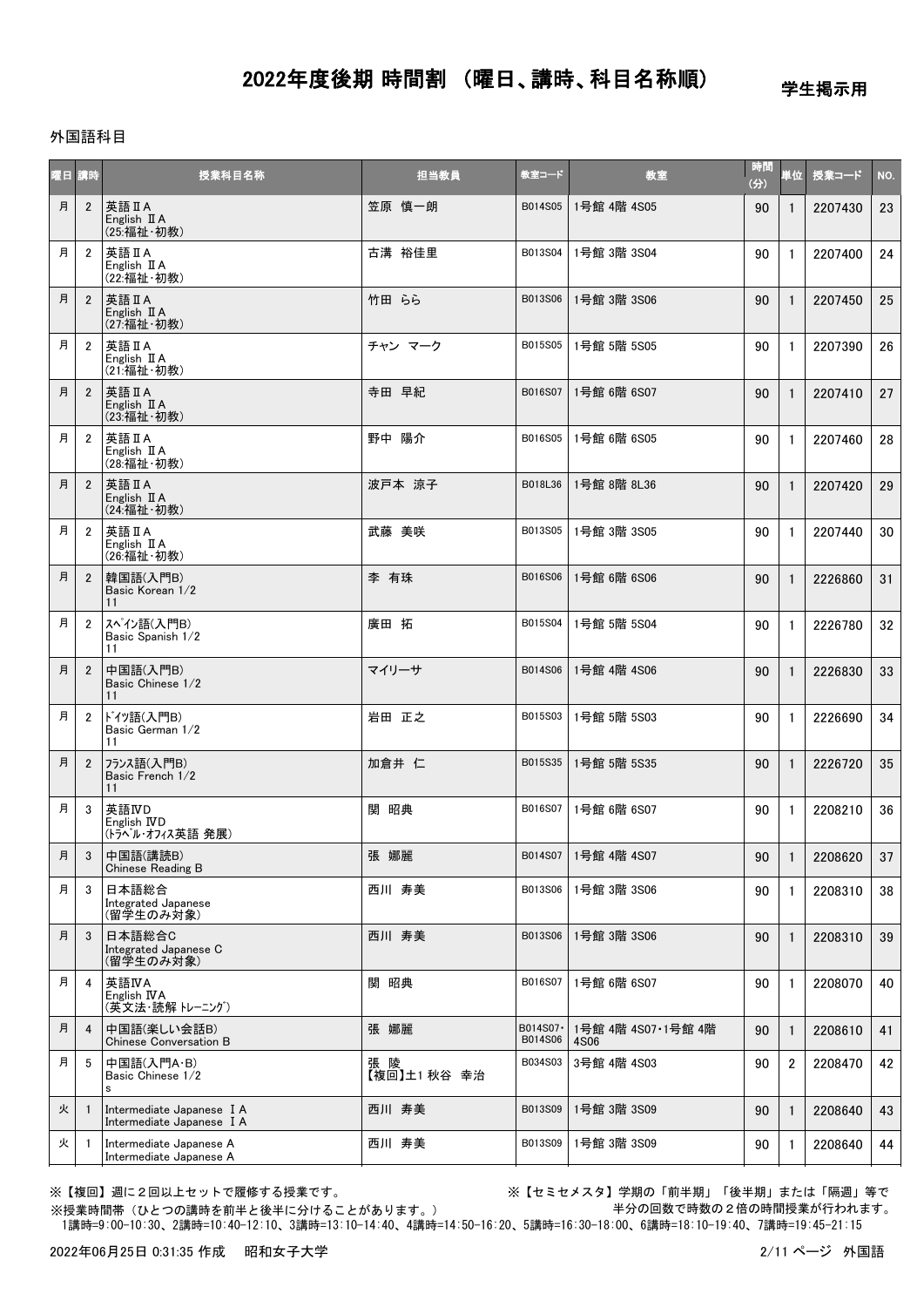学生掲示用

### 外国語科目

| 曜日 | 請時             | 授業科目名称                                             | 担当教員   | 教室コード                | 教室                                 | 時間<br>(3) | 単位           | 授業コード   | NO. |
|----|----------------|----------------------------------------------------|--------|----------------------|------------------------------------|-----------|--------------|---------|-----|
| 火  | $\overline{1}$ | 英語 II A<br>English II A<br>(31:健康·管理)              | 教員未定   | B016S06              | 1号館 6階 6S06                        | 90        | $\mathbf{1}$ | 2207490 | 45  |
| 火  | $\overline{1}$ | 英語 II A<br>English II A<br>(32:健康·管理)              | 地引 優香  | B013S04              | 1号館 3階 3S04                        | 90        | $\mathbf{1}$ | 2207500 | 46  |
| 火  | -1             | 英語 II A<br>English II A<br>(34:健康·管理)              | 武井 修   | B016S07              | 1号館 6階 6S07                        | 90        | $\mathbf{1}$ | 2207520 | 47  |
| 火  | $\overline{1}$ | 英語 II A<br>English $\mathbb{I}$ A<br>(29:健康·管理)    | 竹内 祐子  | B014S03              | 1号館 4階 4S03                        | 90        | 1            | 2207470 | 48  |
| 火  | -1             | 英語IA<br>English $\mathbb I$ A<br>(33:健康·管理)        | 奈古 明子  | B014S07              | 1号館 4階 4S07                        | 90        | $\mathbf{1}$ | 2207510 | 49  |
| 火  | $\overline{1}$ | 英語 II A<br>English $\mathbb I$ A<br>(30:健康·管理)     | 武藤 美咲  | B018S01              | 1号館 8階 8S01                        | 90        | $\mathbf{1}$ | 2207480 | 50  |
| 火  | $\overline{1}$ | 英語IVB<br>English IVB<br>(リスニング・スピーキング トレーニング)      | 古溝 裕佳里 | B015S03              | 1号館 5階 5S03                        | 90        | $\mathbf{1}$ | 2208120 | 51  |
| 火  | $\overline{1}$ | 韓国語(入門B)<br>Basic Korean 1/2<br>12                 | 金 仁惠   | B014S04              | 1号館 4階 4S04                        | 90        | $\mathbf{1}$ | 2226870 | 52  |
| 火  | -1             | スペイン語(入門B)<br>Basic Spanish 1/2<br>12              | 廣田 拓   | B018L36              | 1号館 8階 8L36                        | 90        | $\mathbf{1}$ | 2226790 | 53  |
| 火  | $\overline{1}$ | 中国語(入門B)<br>Basic Chinese 1/2<br>12                | 市原 靖久  | B013S07              | 1号館 3階 3S07                        | 90        | $\mathbf{1}$ | 2226840 | 54  |
| 火  | $\overline{1}$ | ドイツ語(入門B)<br>Basic German 1/2<br>12                | 五十嵐 豊  | B015S35              | 1号館 5階 5S35                        | 90        | $\mathbf{1}$ | 2226700 | 55  |
| 火  | $\overline{1}$ | フランス語(入門B)<br>Basic French 1/2<br>12               | 大野 英士  | B015S04              | 1号館 5階 5S04                        | 90        | $\mathbf{1}$ | 2226730 | 56  |
| 火  | $\overline{2}$ | Intermediate Japanese D<br>Intermediate Japanese D | 西川 寿美  | B024S21 ·<br>B102S02 | 2号館 4階 4S21·10号館 2階<br><b>2S02</b> | 90        | $\mathbf{1}$ | 2208680 | 57  |
| 火  | $\overline{2}$ | 英語 II A<br>English II A<br>(20:心理·環境)              | 教員未定   | B016S06·<br>B016S08  | 1号館 6階 6S06・1号館 6階<br>6S08         | 90        | $\mathbf{1}$ | 2207380 | 58  |
| 火  | $\overline{2}$ | 英語 II A<br>English II A<br>(11:心理·環境)              | 古溝 裕佳里 | B015S03              | 1号館 5階 5S03                        | 90        | $\mathbf{1}$ | 2207290 | 59  |
| 火  | $\overline{2}$ | 英語 II A<br>English $\mathbb I$ A<br>(15:心理·環境)     | 地引 優香  | B013S04              | 1号館 3階 3S04                        | 90        | 1            | 2207330 | 60  |
| 火  | $\overline{2}$ | 英語IA<br>English $\mathbb I$ A<br>(19:心理·環境)        | 武井 修   | B016S07              | 1号館 6階 6S07                        | 90        | $\mathbf{1}$ | 2207370 | 61  |
| 火  | $\overline{2}$ | 英語IA<br>English $\mathbb I$ A<br>(16:心理·環境)        | 竹内 祐子  | B014S03              | 1号館 4階 4S03                        | 90        | 1            | 2207340 | 62  |
| 火  | $\overline{2}$ | 英語 II A<br>English $\mathbb I$ A<br>(13:心理·環境)     | 田原 澄子  | B013S09              | 1号館 3階 3S09                        | 90        | $\mathbf{1}$ | 2207310 | 63  |
| 火  | 2              | 英語IIA<br>English $\mathbb I$ A<br>(14:心理·環境)       | 寺田 早紀  | B013S08              | 1号館 3階 3S08                        | 90        | 1            | 2207320 | 64  |
| 火  | $\overline{2}$ | 英語 II A<br>English $\mathbb{I}$ A<br>(17:心理·環境)    | 奈古 明子  | B014S07              | 1号館 4階 4S07                        | 90        | 1            | 2207350 | 65  |

※【複回】週に2回以上セットで履修する授業です。 ※【セミセメスタ】学期の「前半期」「後半期」または「隔週」等で 半分の回数で時数の2倍の時間授業が行われます。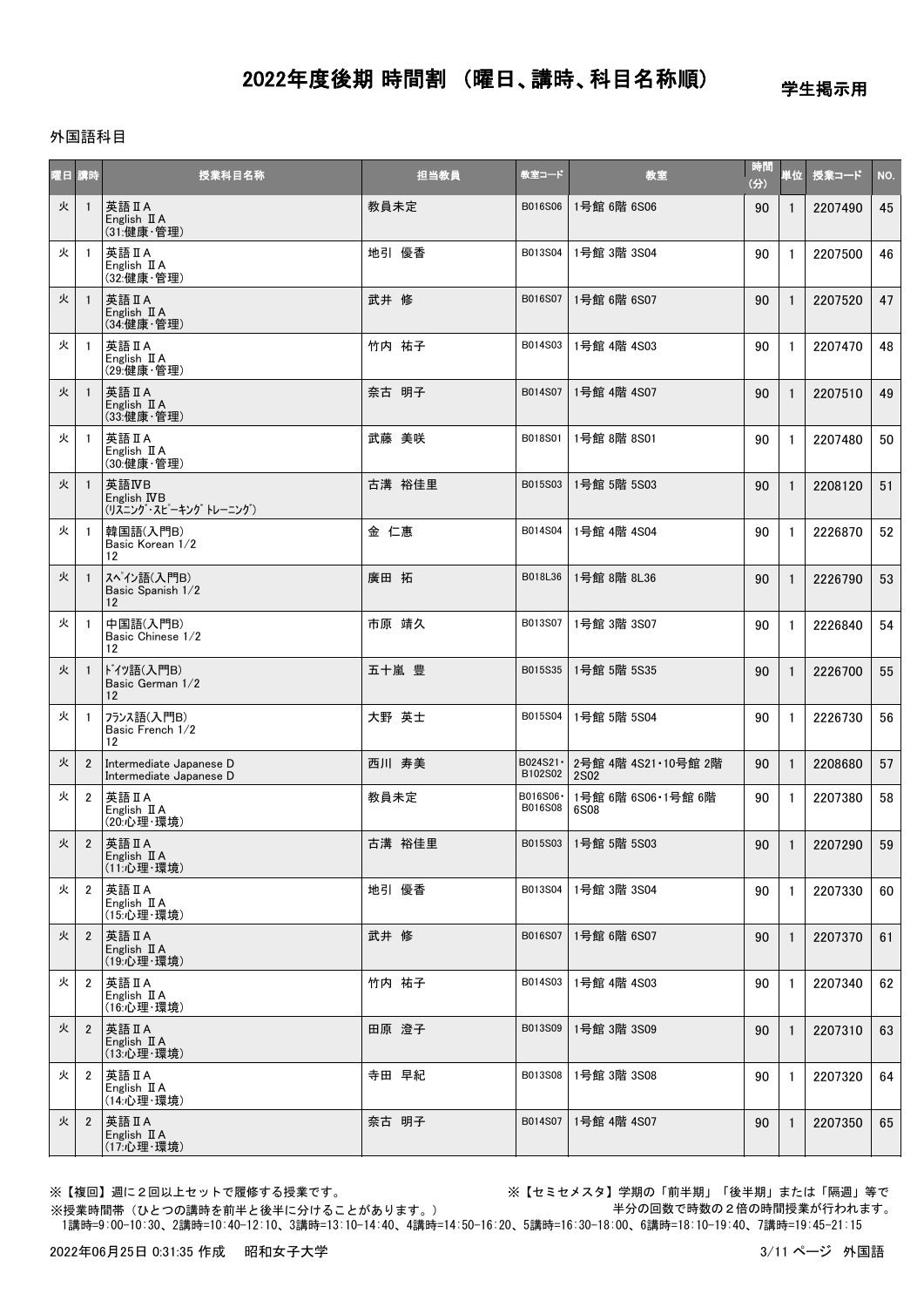学生掲示用

### 外国語科目

| 阳目 | 「時             | 授業科目名称                                                        | 担当教員                    | 教室コード   | 教室                       | 時間<br>(分) | 単位             | 授業コード   | NO. |
|----|----------------|---------------------------------------------------------------|-------------------------|---------|--------------------------|-----------|----------------|---------|-----|
| 火  | $\overline{2}$ | 英語IA<br>English II A<br>(再履1)                                 | 深山 美樹                   | B018S09 | 1号館 8階 8S09(演習室)         | 90        | $\mathbf{1}$   | 2207610 | 66  |
| 火  | $\overline{2}$ | 英語 II A<br>English II A<br>(10: 心理·環境)                        | 藤井 淳                    | B014S06 | 1号館 4階 4S06              | 90        | $\mathbf{1}$   | 2207280 | 67  |
| 火  | $\overline{2}$ | 英語 II A<br>English II A<br>(18:心理·環境)                         | 武藤 美咲                   | B018S01 | 1号館 8階 8S01              | 90        | $\mathbf{1}$   | 2207360 | 68  |
| 火  | $\overline{2}$ | 英語 II A<br>English II A<br>(12: 心理·環境)                        | 渡辺 洋子                   | B013S06 | 1号館 3階 3S06              | 90        | $\mathbf{1}$   | 2207300 | 69  |
| 火  | $\overline{2}$ | 韓国語(時事韓国語)<br><b>Current Korean</b>                           | 金 仁惠                    | B014S04 | 1号館 4階 4S04              | 90        | $\mathbf{1}$   | 2208450 | 70  |
| 火  | $\overline{2}$ | 韓国語(初級A·B)<br>Basic Korean 2<br>3                             | 李 淑炫<br>【複回】金1 徐 明煥     | B013S03 | 1号館 3階 3S03              | 90        | $\overline{2}$ | 2208370 | 71  |
| 火  | $\overline{2}$ | 韓国語(メディアで学ぶ韓国)<br>Korean Learning with Media                  | 金 仁惠                    | B014S04 | 1号館 4階 4S04              | 90        | $\mathbf{1}$   | 2208450 | 72  |
| 火  | $\overline{2}$ | スペイン語(初級A·B)<br>Basic Spanish 3/4<br>$\overline{2}$           | 廣田 拓<br>【複回】金1 ブセタ ビセンテ | B018L36 | 1号館 8階 8L36              | 90        | $\overline{2}$ | 2209050 | 73  |
| 火  | $\overline{2}$ | 中国語(初級A·B)<br>Basic Chinese 3/4<br>3                          | 市原 靖久<br>【複回】金1張陵       | B013S07 | 1号館 3階 3S07              | 90        | $\overline{2}$ | 2208520 | 74  |
| 火  | $\overline{2}$ | ドイツ語(初級A·B)<br>Basic German 3/4<br>$\overline{2}$             | 五十嵐 豊<br>【複回】金1羽田野 まち子  | B015S35 | 1号館 5階 5S35              | 90        | $\overline{2}$ | 2208870 | 75  |
| 火  | $\overline{2}$ | フランス語(初級A·B)<br>Basic French 3/4<br>$\overline{2}$            | 大野 英士<br>【複回】金1 市橋 明典   | B015S04 | 1号館 5階 5S04              | 90        | $\overline{2}$ | 2208970 | 76  |
| 火  | 3              | 英語IVE<br>English IVE<br>(英語と文化 発展)                            | 古東 祐美子                  | B016S05 | 1号館 6階 6S05              | 90        | $\mathbf{1}$   | 2208250 | 77  |
| 火  | 3              | フランス語(検定試験対策B)<br>French Preparation for Certification Test B | 大野 英士                   | B015S04 | 1号館 5階 5S04              | 90        | $\mathbf{1}$   | 2236700 | 78  |
| 火  | 4              | 英語 II A<br>English II A<br>(02:日文·歴文)                         | 古東 祐美子                  | B016S05 | 1号館 6階 6S05              | 90        | $\mathbf{1}$   | 2207200 | 79  |
| 火  | 4              | 英語 II A<br>English II A<br>(03:日文·歴文)                         | 古溝 裕佳里                  | B013S04 | 1号館 3階 3S04              | 90        | $\mathbf{1}$   | 2207210 | 80  |
| 火  | 4              | 英語 II A<br>English $\mathbb I$ A<br>(05:日文·歴文)                | 地引 優香                   | B013S06 | 1号館 3階 3S06              | 90        | 1              | 2207230 | 81  |
| 火  | 4              | 英語 II A<br>English II A<br>(06:日文·歴文)                         | 竹内 祐子                   | B014S04 | 1号館 4階 4S04              | 90        | $\mathbf{1}$   | 2207240 | 82  |
| 火  | 4              | 英語IA<br>English II A<br>(04:日文·歴文)                            | 田原 澄子                   | B013S05 | 1号館 3階 3S05              | 90        | $\mathbf{1}$   | 2207220 | 83  |
| 火  | 4              | 英語 II A<br>English $\mathbb I$ A<br>(01:日文·歴文)                | 寺田 早紀                   | B015S36 | 1号館 5階 5S36              | 90        | $\mathbf{1}$   | 2207190 | 84  |
| 火  | 4              | 英語IA<br>English $\mathbb I$ A<br>(07:日文·歴文)                   | 藤井 淳                    | B023S22 | 2号館 3階 3S22              | 90        | $\mathbf{1}$   | 2207250 | 85  |
| 火  | 4              | 英語 II A<br>English II A<br>(08:日文·歴文)                         | 武藤 美咲                   | B017L34 | 1号館 7階 7L34(第2視聴覚教<br>室) | 90        | $\mathbf{1}$   | 2207260 | 86  |
| 火  | 4              | 英語IA<br>English II A<br>(09:日文·歴文)                            | 渡辺 洋子                   | B016S07 | 1号館 6階 6S07              | 90        | $\mathbf{1}$   | 2207270 | 87  |

※【複回】週に2回以上セットで履修する授業です。 ※【セミセメスタ】学期の「前半期」「後半期」または「隔週」等で 半分の回数で時数の2倍の時間授業が行われます。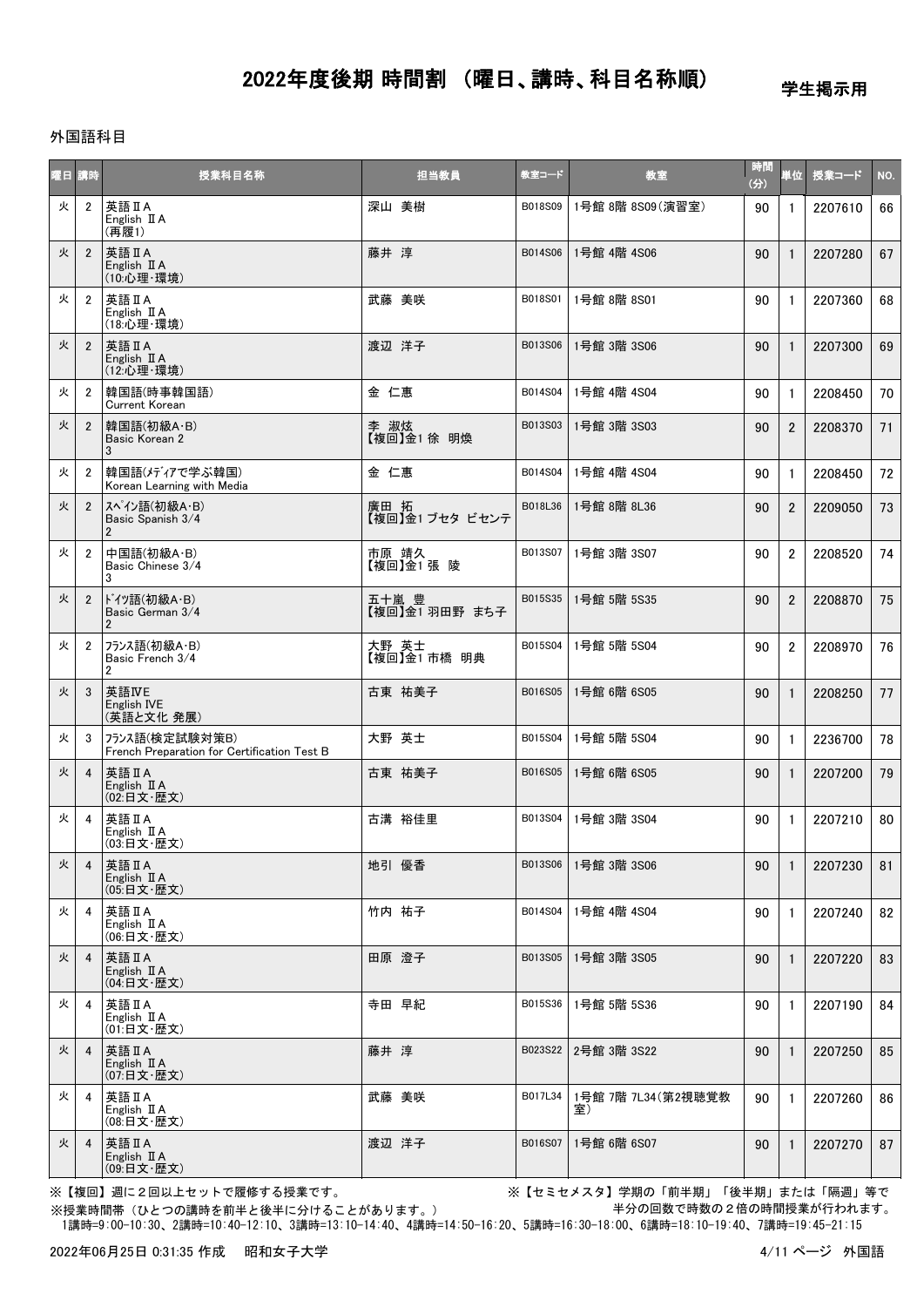学生掲示用

### 外国語科目

| 曜日 | 請時             | 授業科目名称                                               | 担当教員                                | 教室コード                | 教室                                | 時間<br>$\langle \hat{\mathbf{H}} \rangle$ | 単位             | 授業コード   | NO. |
|----|----------------|------------------------------------------------------|-------------------------------------|----------------------|-----------------------------------|------------------------------------------|----------------|---------|-----|
| 火  | $\overline{4}$ | 韓国語(トラベル会話)<br>Korean Travel Conversation            | 李 淑炫                                | B085S32              | 8号館 5階 5S32                       | 90                                       | 1              | 2208410 | 88  |
| 火  | $\overline{4}$ | 韓国語(表現)<br>Korean Expressions                        | 李 淑炫                                | B085S32              | 8号館 5階 5S32                       | 90                                       | $\mathbf{1}$   | 2208410 | 89  |
| 火  | 5              | 韓国語(入門A·B)<br>Basic Korean 1<br>s                    | 李 淑炫<br>【複回】木5 李 淑炫                 | B085S32              | 8号館 5階 5S32                       | 90                                       | $\overline{2}$ | 2208320 | 90  |
| 火  | 5              | スペイン語(入門A·B)<br>Basic Spanish 1/2<br>$\mathsf{s}$    | ジェン アバド ハイメ フェ<br>ルナンド<br>【複回】土1廣田拓 | B016S05 ·<br>B015L32 | 1号館 6階 6S05·1号館 5階<br>5L32(PC教室K) | 90                                       | $\overline{2}$ | 2209010 | 91  |
| 水  | $\overline{1}$ | 英語 II A<br>English II A<br>(再履2)                     | 原田 俊明                               | B018L36              | 1号館 8階 8L36                       | 90                                       | $\mathbf{1}$   | 2207600 | 92  |
| 水  | $\overline{1}$ | 英語IVD<br>English IVD<br>(トラベル・オフィス英語発展)              | 横山 勇子                               | B015S05              | 1号館 5階 5S05                       | 90                                       | 1              | 2228370 | 93  |
| 水  | $\overline{1}$ | 中国語(基礎文法トレーニングB)<br>Chinese Basic Grammar Training B | 須藤 秀樹                               | B014S03              | 1号館 4階 4S03                       | 90                                       | $\mathbf{1}$   | 2208570 | 94  |
| 水  | $\overline{2}$ | イタリア語(初級A・B)<br>Basic Italian 2<br>$\mathbf 1$       | 山崎 俊明<br>【複回】月1 ブッチ コン<br>チェッティーナ   | B014S07              | 1号館 4階 4S07                       | 90                                       | $\overline{2}$ | 2208780 | 95  |
| 水  | $\overline{2}$ | 英語IVB<br>English IVB<br>(リスニング・スピーキング トレーニング)        | 横山 勇子                               | B015S05              | 1号館 5階 5S05                       | 90                                       | 1              | 2208130 | 96  |
| 水  | $\mathbf{2}$   | 英語IVC<br>English IVC<br>(英語表現 トレーニング)                | 原田 俊明                               | B018L36              | 1号館 8階 8L36                       | 90                                       | $\mathbf{1}$   | 2208160 | 97  |
| 水  | $\overline{2}$ | 韓国語(初級A·B)<br>Basic Korean 2                         | 李 淑炫<br>【複回】月1金 仁惠                  | B016S05              | 1号館 6階 6S05                       | 90                                       | $\overline{2}$ | 2208340 | 98  |
| 水  | $\overline{2}$ | 韓国語(初級A·B)<br>Basic Korean 2<br>$\overline{2}$       | 徐 明煥<br>【複回】月1 李 有珠                 | B016S07              | 1号館 6階 6S07                       | 90                                       | $\overline{2}$ | 2208350 | 99  |
| 水  | $\overline{2}$ | 韓国語(入門B)<br>Basic Korean 1/2<br>13                   | 李 有珠                                | B016S06              | 1号館 6階 6S06                       | 90                                       | $\mathbf{1}$   | 2226880 | 100 |
| 水  | $\overline{2}$ | スペイン語(初級A・B)<br>Basic Spanish 3/4                    | 西藤 憲佑<br>【複回】月1廣田 拓                 | B085S01              | 8号館 5階 5S01                       | 90                                       | $\overline{2}$ | 2209030 | 101 |
| 水  | $\overline{2}$ | スペイン語(スペインの社会事情B)<br>Spanish: History and Culture    | キンタナ アツィリ                           | B035S02              | 3号館 5階 5S02                       | 90                                       | $\mathbf{1}$   | 2209140 | 102 |
| 水  |                | 2   スペ゚イン語(入門B)<br>Basic Spanish 1/2<br>13           | 大堂 果林                               |                      | B085S02 8号館 5階 5S02               | 90                                       | $\overline{1}$ | 2226800 | 103 |
| 水  | $\overline{2}$ | 中国語(初級A·B)<br>Basic Chinese 3/4<br>2                 | 胡 穎<br>【複回】月1 戸井 久                  | B014S06              | 1号館 4階 4S06                       | 90                                       | $\overline{2}$ | 2208490 | 104 |
| 水  | $\overline{2}$ | 中国語(初級A·B)<br>Basic Chinese 3/4<br>1                 | 須藤 秀樹<br>【複回】月1マイリーサ                | B014S03              | 1号館 4階 4S03                       | 90                                       | $\overline{2}$ | 2208480 | 105 |
| 水  | $\overline{2}$ | 中国語(入門B)<br>Basic Chinese 1/2<br>13                  | 郎潔                                  | B013S07              | 1号館 3階 3S07                       | 90                                       | 1              | 2226850 | 106 |
| 水  | $\overline{2}$ | ドイツ語(初級A・B)<br>Basic German 3/4<br>1                 | 比嘉 徹徳<br>【複回】月1 岩田 正之               | B015S36              | 1号館 5階 5S36                       | 90                                       | $\overline{2}$ | 2208840 | 107 |
| 水  | $\overline{2}$ | ドイツ語(入門B)<br>Basic German 1/2<br>13                  | 橋本 由紀子                              | B023S22              | 2号館 3階 3S22                       | 90                                       | 1              | 2226710 | 108 |
| 水  | $\overline{2}$ | フランス語(初級A・B)<br>Basic French 3/4                     | 加倉井 仁<br>【複回】月1 田戸 カンナ              | B013S04              | 1号館 3階 3S04                       | 90                                       | $\overline{2}$ | 2208940 | 109 |

※【複回】週に2回以上セットで履修する授業です。 ※【セミセメスタ】学期の「前半期」「後半期」または「隔週」等で 半分の回数で時数の2倍の時間授業が行われます。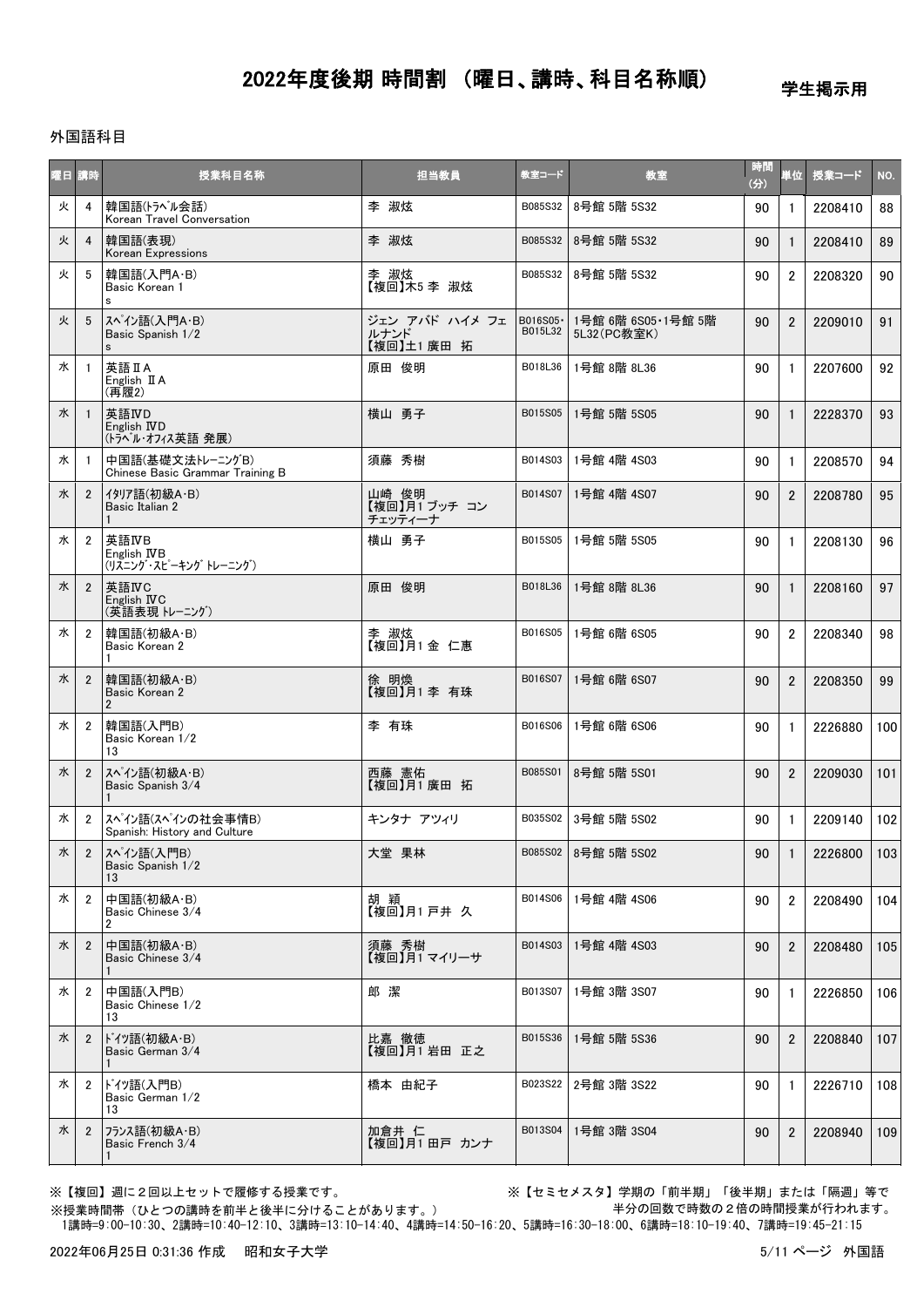学生掲示用

### 外国語科目

| 曜日 講時 |                | 授業科目名称                                                 | 担当教員                                 | 教室コード   | 教室          | 時間<br>(分) | 単位             | 授業コード   | NO. |
|-------|----------------|--------------------------------------------------------|--------------------------------------|---------|-------------|-----------|----------------|---------|-----|
| 水     | $\overline{2}$ | フランス語(入門B)<br>Basic French 1/2<br>13                   | 後藤 美和子                               | B013S05 | 1号館 3階 3S05 | 90        | 1              | 2226740 | 110 |
| 水     | $\overline{2}$ | ロシア語(初級A·B)<br>Basic Russian 2                         | 宮内 拓也<br>【複回】月1宮内 拓也                 | B018S01 | 1号館 8階 8S01 | 90        | $\overline{2}$ | 2208630 | 111 |
| 水     | 3              | イタリア語(初級A・B)<br>Basic Italian 2<br>$\overline{2}$      | ブッチ コンチェッティーナ<br>【複回】土2山崎 俊明         | B015S03 | 1号館 5階 5S03 | 90        | $\overline{2}$ | 2208800 | 112 |
| 水     | 3              | イタリア語(文法トレーニング)<br>Italian Grammar Training            | 山崎 俊明                                | B013S38 | 1号館 3階 3S38 | 90        | $\mathbf{1}$   | 2226820 | 113 |
| 水     | 3              | 韓国語(初級A·B)<br>Basic Korean 2<br>4                      | 李 淑炫<br>【複回】土2白 寅英                   | B015S36 | 1号館 5階 5S36 | 90        | $\overline{2}$ | 2208380 | 114 |
| 水     | 3              | 韓国語(初級A·B)<br>Basic Korean 2<br>6                      | 李 有珠<br>【複回】土2金 鉉洙                   | B014S06 | 1号館 4階 4S06 | 90        | $\overline{2}$ | 2208400 | 115 |
| 水     | 3              | 韓国語(初級A·B)<br>Basic Korean 2<br>5                      | 徐 明煥<br>【複回】土2 李 有珠                  | B018L36 | 1号館 8階 8L36 | 90        | $\overline{2}$ | 2208390 | 116 |
| 水     | 3              | スペイン語(初級A・B)<br>Basic Spanish 3/4<br>5                 | 大堂 果林<br>【複回】土2 ブセタ ビセンテ             | B016S06 | 1号館 6階 6S06 | 90        | $\overline{2}$ | 2209080 | 117 |
| 水     | 3              | スペイン語(初級A·B)<br>Basic Spanish 3/4<br>4                 | キンタナ アツィリ<br>【複回】土2廣田拓               | B032S03 | 3号館 2階 2S03 | 90        | $\overline{2}$ | 2209070 | 118 |
| 水     | 3              | スペイン語(初級A·B)<br>Basic Spanish 3/4<br>3                 | 西藤 憲佑<br>【複回】土1 ブセタ ビセンテ             | B015S05 | 1号館 5階 5S05 | 90        | $\overline{2}$ | 2209060 | 119 |
| 水     | 3              | スペイン語(初級A·B)<br>Basic Spanish 3/4<br>6                 | 廣田 拓<br>【複回】王2 ジェン アバド<br>ハイメ フェルナンド | B013S05 | 1号館 3階 3S05 | 90        | $\overline{2}$ | 2209090 | 120 |
| 水     | 3              | 中国語(初級A·B)<br>Basic Chinese 3/4<br>5                   | 胡 穎<br>【複回】土2 須藤 秀樹                  | B031S03 | 3号館 1階 1S03 | 90        | $\overline{2}$ | 2208540 | 121 |
| 水     | 3              | 中国語(初級A·B)<br>Basic Chinese 3/4<br>6                   | 須藤 秀樹<br>【複回】土2郎 潔                   | B015S34 | 1号館 5階 5S34 | 90        | $\overline{2}$ | 2208550 | 122 |
| 水     | 3              | 中国語(初級A·B)<br>Basic Chinese 3/4<br>4                   | 郎 潔<br>【複回】土2 秋谷 幸治                  | B015S04 | 1号館 5階 5S04 | 90        | $\overline{2}$ | 2208530 | 123 |
| 水     | 3              | ドイツ語(初級A・B)<br>Basic German 3/4                        | 寺島 政子<br>【複回】土2 横山 ゆか                | B034S06 | 3号館 4階 4S06 | 90        | $\overline{2}$ | 2208890 | 124 |
| 水     | 3              | ドイツ語(初級A・B)<br>Basic German 3/4<br>3                   | 比嘉 徹徳<br>【複回】土1 横山 ゆか                | B014S07 | 1号館 4階 4S07 | 90        | $\overline{2}$ | 2208880 | 125 |
| 水     | 3              | 日本語Ⅲ<br>Japanese $\rm I\!I\!I$<br>(留学生のみ対象)            | 大場 美和子                               | B015S35 | 1号館 5階 5S35 | 90        | 1              | 2208300 | 126 |
| 水     | 3              | 日本語ⅢC<br>Japanese $I\mathbb{I} C$<br>(留学生のみ対象)         | 大場 美和子                               | B015S35 | 1号館 5階 5S35 | 90        | $\mathbf{1}$   | 2208300 | 127 |
| 水     | 3              | フランス語(初級A・B)<br>Basic French 3/4<br>4                  | 加倉井 仁<br>【複回】土2 加藤 美季子               | B031S02 | 3号館 1階 1S02 | 90        | $\overline{2}$ | 2208990 | 128 |
| 水     | 3              | フランス語(初級A・B)<br>Basic French 3/4<br>5                  | 後藤 美和子<br>【複回】土2 市橋 明典               | B013S03 | 1号館 3階 3S03 | 90        | $\overline{2}$ | 2209000 | 129 |
| 水     | 3              | フランス語(初級A・B)<br>Basic French 3/4<br>3                  | 田戸 カンナ<br>【複回】土1 市橋 明典               | B014S04 | 1号館 4階 4S04 | 90        | 2              | 2208980 | 130 |
| 木     | $\overline{1}$ | Intermediate Japanese I B<br>Intermediate Japanese I B | 西川 寿美                                | B034S03 | 3号館 4階 4S03 | 90        | $\mathbf{1}$   | 2208650 | 131 |

※【複回】週に2回以上セットで履修する授業です。 ※【セミセメスタ】学期の「前半期」「後半期」または「隔週」等で 半分の回数で時数の2倍の時間授業が行われます。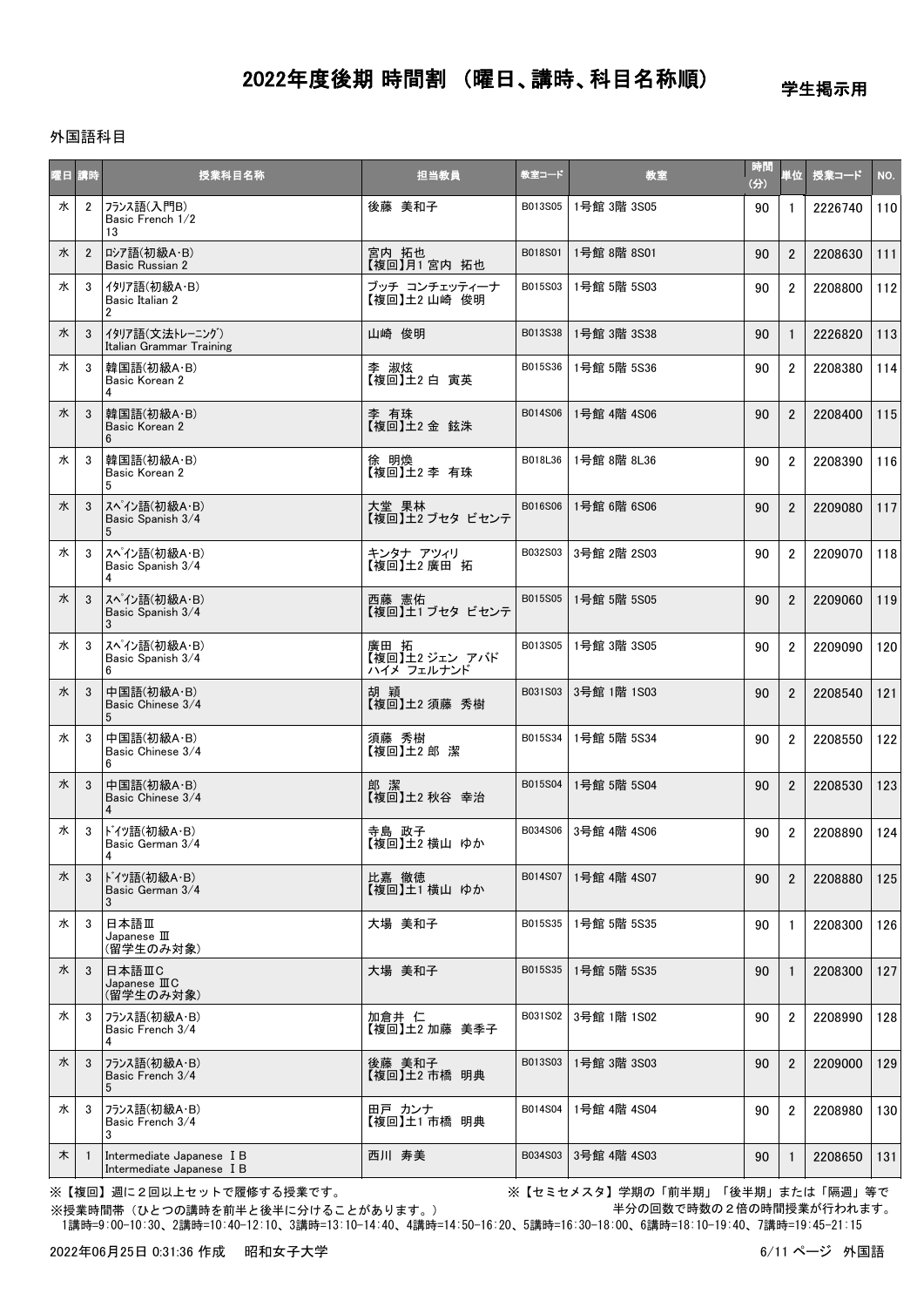#### 学生掲示用

### 外国語科目

| 曜日 | 【時                      | 授業科目名称                                                                  | 担当教員                   | 教室コード               | 教室                                | 時間<br>(分) | 単位∥          | 授業コード   | NO. |
|----|-------------------------|-------------------------------------------------------------------------|------------------------|---------------------|-----------------------------------|-----------|--------------|---------|-----|
| 木  | $\mathbf{1}$            | Intermediate Japanese II A<br>Intermediate Japanese II A                | 西川 寿美                  | B014S02             | 1号館 4階 4S02                       | 90        | 1            | 2208642 | 132 |
| 木  | $\mathbf{1}$            | Intermediate Japanese B<br>Intermediate Japanese B                      | 西川 寿美                  | B034S03             | 3号館 4階 4S03                       | 90        | $\mathbf{1}$ | 2208650 | 133 |
| 木  | $\mathbf{1}$            | 英語 IIB<br>English $I\!I B$<br>(再履・eラーニング)                               | 竹田 らら                  | B086L05             | 8号館 6階 6L05 (PC教室F)               | 90        |              | 2208060 | 134 |
| 木  | $\overline{1}$          | 英語IVA<br>English IVA<br>(英文法・読解 トレーニング)                                 | 渡辺 洋子                  | B016S07             | 1号館 6階 6S07                       | 90        |              | 2208090 | 135 |
| 木  | $\mathbf{1}$            | 英語IVC<br>English IVC<br>(英語表現 トレーニング)                                   | 野中 陽介                  | B014S05             | 1号館 4階 4S05                       | 90        |              | 2237980 | 136 |
| 木  | $\overline{2}$          | Intermediate Japanese I E<br>Intermediate Japanese I E<br>(日本の社会と文化1)   | 西川 寿美                  | B013S09             | 1号館 3階 3S09                       | 90        |              | 2208690 | 137 |
| 木  | $\overline{2}$          | Intermediate Japanese II G<br>Intermediate Japanese II G<br>(日本の社会と文化2) | 西川 寿美                  | B016S08             | 1号館 6階 6S08                       | 90        |              | 2236750 | 138 |
| 木  | $\overline{2}$          | Intermediate Japanese E<br>Intermediate Japanese E<br>(日本の社会と文化1)       | 西川 寿美                  | B013S09             | 1号館 3階 3S09                       | 90        |              | 2208690 | 139 |
| 木  | $\overline{2}$          | 英語IB<br>English $I\!I B$<br>(37:現代·安全)                                  | 小谷 尚子                  | B015S03-<br>B015L32 | 1号館 5階 5S03·1号館 5階<br>5L32(PC教室K) | 90        |              | 2207990 | 140 |
| 木  | $\overline{2}$          | 英語 II B<br>English $I\!I B$<br>(39:現代·安全)                               | 櫻井 美帆子                 | B015S04             | 1号館 5階 5S04                       | 90        |              | 2208010 | 141 |
| 木  | $\overline{2}$          | 英語 II B<br>English $I\!I B$<br>(41:現代·安全)                               | 柴田 聡子                  | B014S06             | 1号館 4階 4S06                       | 90        | -1           | 2208030 | 142 |
| 木  | $\overline{2}$          | 英語 II B<br>English $I\!I B$<br>(40:現代·安全)                               | 野中<br>陽介               | B014S05             | 1号館 4階 4S05                       | 90        |              | 2208020 | 143 |
| 木  | 2                       | 英語 IIB<br>English $I\!I B$<br>(36:現代·安全)                                | 原田 俊明                  | B013S06             | 1号館 3階 3S06                       | 90        | -1           | 2207980 | 144 |
| 木  | $\overline{2}$          | 英語ⅡB<br>English II B<br>(38:現代·安全)                                      | 水谷 眞佐子                 | B018S01             | 1号館 8階 8S01                       | 90        |              | 2208000 | 145 |
| 木  | $\overline{\mathbf{2}}$ | 英語 II B<br>English $\mathbb I$ B<br>(35:現代·安全)                          | 渡辺 洋子                  | B016S07             | 1号館 6階 6S07                       | 90        | -1           | 2207970 | 146 |
| 木  | $\overline{2}$          | 英語IVD<br>English <b>ND</b><br>(トラベル・オフィス英語 発展)                          | 下山 充香子                 | B016S05             | 1号館 6階 6S05                       | 90        | $\mathbf{1}$ | 2208190 | 147 |
| 木  | $\overline{2}$          | 英語IVE<br>English IVE<br>(英語と文化 発展)                                      | 竹田 らら                  | B015S05             | 1号館 5階 5S05                       | 90        |              | 2208240 | 148 |
| 木  | $\overline{2}$          | ドイツ語(ウィーン物語B)<br>German Reading B                                       | 岩田 正之                  | B013S04             | 1号館 3階 3S04                       | 90        | -1           | 2226680 | 149 |
| 木  | 3                       | Internship Preparation<br>Internship Preparation                        | 西川 寿美·植松 容子·大<br>場 美和子 | B014S07             | 1号館 4階 4S07                       | 90        | 1            | 2208740 | 150 |
| 木  | 3                       | 英語IVA<br>English IVA<br>(英文法・読解 トレーニング)                                 | 水谷 眞佐子                 | B018S01             | 1号館 8階 8S01                       | 90        |              | 2208080 | 151 |
| 木  | 3                       | 英語IVB<br>English <b>IVB</b><br>(リスニング・スピーキング トレーニング)                    | 大内田 優子                 | B015S04             | 1号館 5階 5S04                       | 90        | -1           | 2208110 | 152 |
| 木  | 3                       | 英語IVC<br>English IVC<br>(英語表現 トレーニング)                                   | チャン マーク                | B016S08             | 1号館 6階 6S08                       | 90        |              | 2237990 | 153 |

※【複回】週に2回以上セットで履修する授業です。 ※【セミセメスタ】学期の「前半期」「後半期」または「隔週」等で 半分の回数で時数の2倍の時間授業が行われます。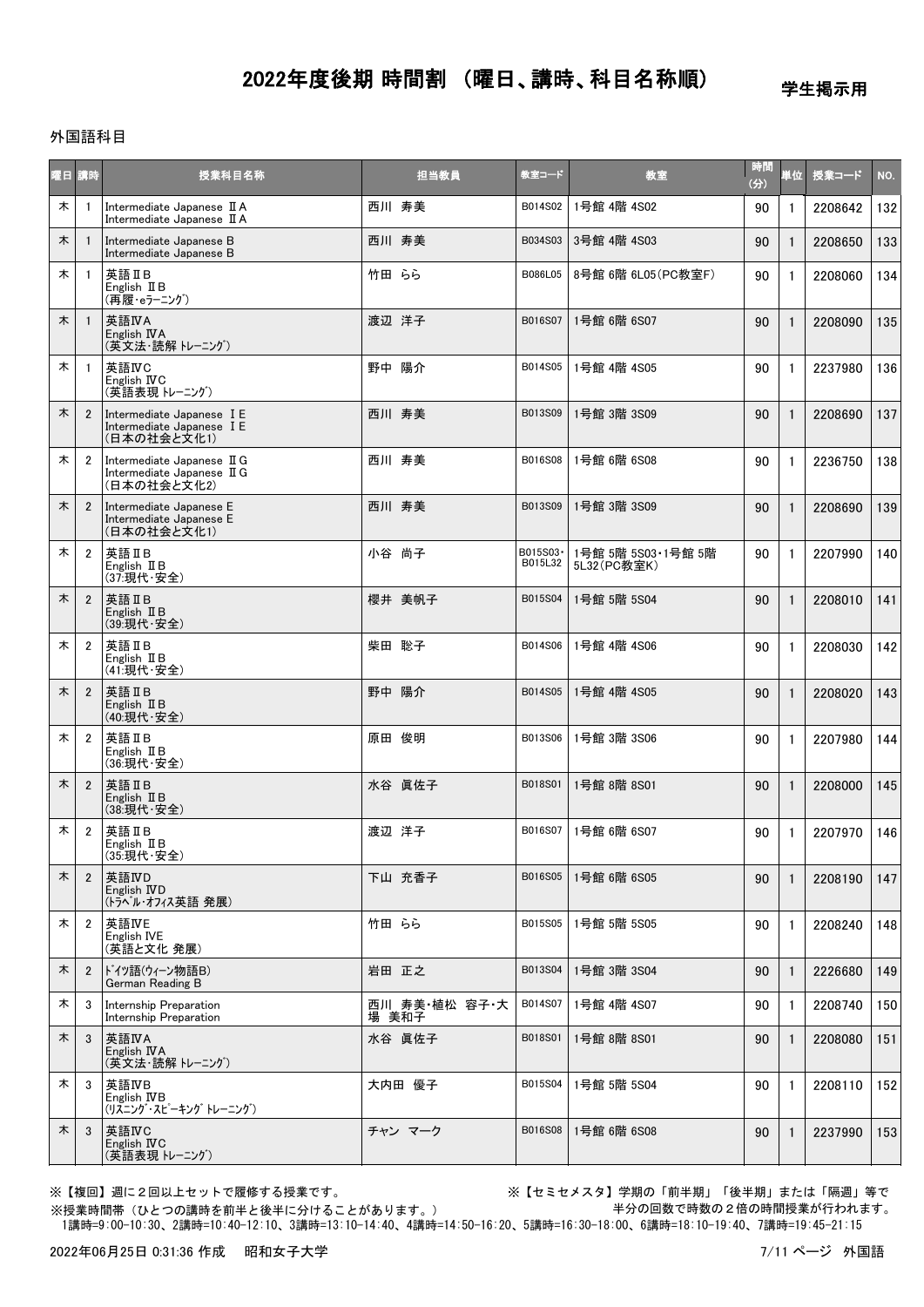学生掲示用

### 外国語科目

| 曜日 | 講時           | 授業科目名称                                                                 | 担当教員                | 教室コード               | 教室                                 | 時間<br>(3) | 単位│            | 授業コード   | NO. |
|----|--------------|------------------------------------------------------------------------|---------------------|---------------------|------------------------------------|-----------|----------------|---------|-----|
| 木  | 4            | 英語ⅡB<br>English II B<br>(21:福祉·初教)                                     | 大内田 優子              | B015S04             | 1号館 5階 5S04                        | 90        | $\mathbf{1}$   | 2207830 | 154 |
| 木  | 4            | 英語IB<br>English $I\!I B$<br>(24: 福祉· 初教)                               | 櫻井 美帆子              | B013S04             | 1号館 3階 3S04                        | 90        | -1             | 2207860 | 155 |
| 木  | 4            | 英語IIB<br>English $I\!I B$<br>(27:福祉·初教)                                | 柴田 聡子               | B015S03             | 1号館 5階 5S03                        | 90        | -1             | 2207890 | 156 |
| 木  | 4            | 英語ⅡB<br>English $I\!I B$<br>(25:福祉・初教)                                 | 下山 充香子              | B016S05             | 1号館 6階 6S05                        | 90        | 1              | 2207870 | 157 |
| 木  | 4            | 英語IB<br>English $I\!I$ B<br>(23:福祉·初教)                                 | 野中 陽介               | B016S07             | 1号館 6階 6S07                        | 90        | -1             | 2207850 | 158 |
| 木  | 4            | 英語IB<br>English $I\!I B$<br>(22:福祉·初教)                                 | 原田 俊明               | B085S33             | 8号館 5階 5S33                        | 90        |                | 2207840 | 159 |
| 木  | 4            | 英語ⅡB<br>English II B<br>(26:福祉・初教)                                     | 水谷 眞佐子              | B018S01             | 1号館 8階 8S01                        | 90        | -1             | 2207880 | 160 |
| 木  | 4            | 英語ⅡB<br>English $I\!I B$<br>(28:福祉·初教)                                 | 渡辺 洋子               | B085S02             | 8号館 5階 5S02                        | 90        |                | 2207900 | 161 |
| 木  | 4            | 英語IVE<br>English IVE<br>(英語と文化 発展)                                     | チャン マーク             | B016S08             | 1号館 6階 6S08                        | 90        | $\mathbf{1}$   | 2208260 | 162 |
| 木  | 4            | 韓国語(聞いて覚える韓国語)<br>Korean Listening                                     | 崔 鶴山                | B013S09             | 1号館 3階 3S09                        | 90        |                | 2208430 | 163 |
| 木  | 4            | 韓国語(聴解)<br>Korean (Listening)                                          | 崔 鶴山                | B013S09             | 1号館 3階 3S09                        | 90        | 1              | 2208430 | 164 |
| 木  | 5            | 韓国語(入門A·B)<br>Basic Korean 1<br>s                                      | 李 淑炫<br>【複回】火5 李 淑炫 | B016S07             | 1号館 6階 6S07                        | 90        | $\overline{2}$ | 2208320 | 165 |
| 金  | -1           | Intermediate Japanese I C<br>Intermediate Japanese I C<br>(日本語中級文法1)   | 西川 寿美               | B013S08             | 1号館 3階 3S08                        | 90        | $\mathbf{1}$   | 2208660 | 166 |
| 金  | $\mathbf{1}$ | Intermediate Japanese II C<br>Intermediate Japanese II C<br>(日本語中級文法2) | 西川 寿美               | B035S01             | 3号館 5階 5S01                        | 90        | 1              | 2271330 | 167 |
| 金  | $\mathbf{1}$ | Intermediate Japanese C<br>Intermediate Japanese C<br>(日本語中級文法1)       | 西川 寿美               | B013S08             | 1号館 3階 3S08                        | 90        | -1             | 2208660 | 168 |
| 金  | $\mathbf{1}$ | 英語 II A<br>English $\mathbb I$ A<br>(再履3·eラーニング)                       | 竹田 らら               | B086L05             | 8号館 6階 6L05 (PC教室F)                | 90        | 1              | 2207620 | 169 |
| 金  | $\mathbf{1}$ | 英語IB<br>English $I\!I B$<br>(30:健康·管理)                                 | 久保 恭子               | B013S04             | 1号館 3階 3S04                        | 90        | $\mathbf{1}$   | 2207920 | 170 |
| 金  | $\mathbf{1}$ | 英語ⅡB<br>English II B<br>(32:健康·管理)                                     | グリーンバーグ 陽子          | B015S03             | 1号館 5階 5S03                        | 90        | 1              | 2207940 | 171 |
| 金  | -1           | 英語IB<br>English $I\!I B$<br>(34:健康·管理)                                 | 服部 順子               | B016S07-<br>B015L31 | 1号館 6階 6S07·1号館 5階<br>5L31 (PC教室L) | 90        | $\mathbf{1}$   | 2207960 | 172 |
| 金  | $\mathbf{1}$ | 英語IB<br>English $I\!I B$<br>(31:健康・管理)                                 | 原田 俊明               | B018L36             | 1号館 8階 8L36                        | 90        | 1              | 2207930 | 173 |
| 金  | $\mathbf{1}$ | 英語IB<br>English $I\!I B$<br>(29:健康·管理)                                 | モラレス アルネル           | B014S03             | 1号館 4階 4S03                        | 90        | 1              | 2207910 | 174 |
|    |              |                                                                        |                     |                     |                                    |           |                |         |     |

※授業時間帯(ひとつの講時を前半と後半に分けることがあります。)

※【複回】週に2回以上セットで履修する授業です。 ※【セミセメスタ】学期の「前半期」「後半期」または「隔週」等で 半分の回数で時数の2倍の時間授業が行われます。

1講時=9:00-10:30、2講時=10:40-12:10、3講時=13:10-14:40、4講時=14:50-16:20、5講時=16:30-18:00、6講時=18:10-19:40、7講時=19:45-21:15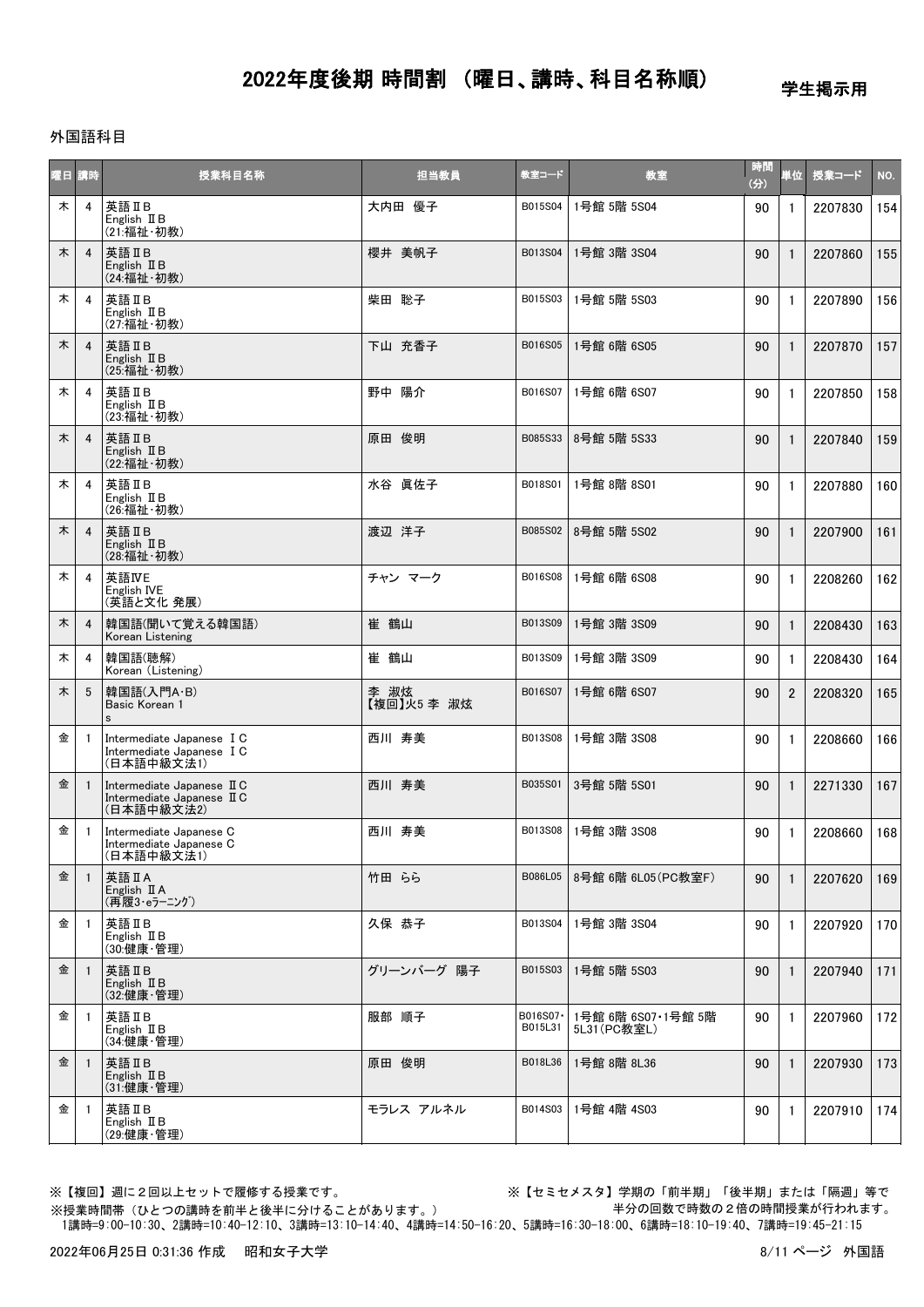学生掲示用

### 外国語科目

| 宿目 | 前時             | 授業科目名称                                                      | 担当教員                    | 教室コード                | 教室                                 | 時間<br>(分) | 単位             | 授業コード   | NO. |
|----|----------------|-------------------------------------------------------------|-------------------------|----------------------|------------------------------------|-----------|----------------|---------|-----|
| 金  | $\mathbf{1}$   | 英語ⅡB<br>English II B<br>(33:健康·管理)                          | 横山 勇子                   | B015S04              | 1号館 5階 5S04                        | 90        | $\mathbf{1}$   | 2207950 | 175 |
| 金  | -1             | 英語IVA<br>English IVA<br>(英文法・読解 トレーニング)                     | 奈古 明子                   | B018S01              | 1号館 8階 8S01                        | 90        | 1              | 2208100 | 176 |
| 金  | -1             | 韓国語(初級A·B)<br>Basic Korean 2<br>3                           | 徐 明煥<br>【複回】火2 李 淑炫     | B013S05              | 1号館 3階 3S05                        | 90        | $\overline{2}$ | 2208370 | 177 |
| 金  | -1             | スペイン語(初級A・B)<br>Basic Spanish 3/4<br>$\overline{2}$         | ブセタ ビセンテ<br>【複回】火2 廣田 拓 | B033S05              | 3号館 3階 3S05                        | 90        | $\overline{2}$ | 2209050 | 178 |
| 金  | -1             | 中国語(初級A·B)<br>Basic Chinese 3/4<br>3                        | 張 陵<br>【複回】火2 市原 靖久     | B035S03              | 3号館 5階 5S03                        | 90        | $\overline{2}$ | 2208520 | 179 |
| 金  | -1             | ドイツ語(初級A・B)<br>Basic German 3/4<br>$\overline{2}$           | 羽田野 まち子<br>【複回】火2 五十嵐 豊 | B016S05              | 1号館 6階 6S05                        | 90        | $\overline{2}$ | 2208870 | 180 |
| 金  |                | フランス語(初級A・B)<br>Basic French 3/4<br>$\mathfrak{p}$          | 市橋 明典<br>【複回】火2大野 英士    | B013S03              | 1号館 3階 3S03                        | 90        | $\overline{2}$ | 2208970 | 181 |
| 金  | $\overline{2}$ | Intermediate Japanese F<br>Intermediate Japanese F          | 西川 寿美                   | B032S03              | 3号館 2階 2S03                        | 90        | $\mathbf{1}$   | 2208710 | 182 |
| 金  | $\overline{2}$ | 英語 II B<br>English II B<br>(03:日文·歴文)                       | 大内田 優子                  | B013S03              | 1号館 3階 3S03                        | 90        | 1              | 2207650 | 183 |
| 金  | 2              | 英語 IIB<br>English II B<br>(01:日文·歴文)                        | 小川 喜正                   | B013S08              | 1号館 3階 3S08                        | 90        | 1              | 2207630 | 184 |
| 金  | $\overline{2}$ | 英語 II B<br>English II B<br>(06:日文·歴文)                       | グリーンバーグ 陽子              | B015S03              | 1号館 5階 5S03                        | 90        | 1              | 2207680 | 185 |
| 金  | 2              | 英語 IIB<br>English $I\!I B$<br>(07:日文·歴文)                    | 小谷 尚子                   | B016S06              | 1号館 6階 6S06                        | 90        | 1              | 2207690 | 186 |
| 金  | $\overline{2}$ | 英語 II B<br>English II B<br>(05:日文·歴文)                       | 竹田 らら                   | B013S07              | 1号館 3階 3S07                        | 90        | 1              | 2207670 | 187 |
| 金  | $\overline{2}$ | 英語IIB<br>English II B<br>(08:日文·歴文)                         | 奈古 明子                   | B018S01              | 1号館 8階 8S01                        | 90        | 1              | 2207700 | 188 |
| 金  | $\overline{2}$ | 英語 IIB<br>English II B<br>(04:日文·歴文)                        | 服部 順子                   | B016S07 ·<br>B015L31 | 1号館 6階 6S07·1号館 5階<br>5L31 (PC教室L) | 90        | 1              | 2207660 | 189 |
| 金  | $\overline{2}$ | 英語ⅡB<br>English $I\!I B$<br>(02:日文·歴文)                      | モラレス アルネル               | B014S03              | 1号館 4階 4S03                        | 90        | 1              | 2207640 | 190 |
| 金  | $\overline{2}$ | 英語IB<br>English $\mathbb I$ B<br>(09:日文·歴文)                 | 横山 勇子                   | B015S04              | 1号館 5階 5S04                        | 90        | 1              | 2207710 | 191 |
| 金  | $\overline{2}$ | 英語IVB<br>English IVB<br>(リスニング・スピーキング トレーニング)               | 久保 恭子                   | B013S04              | 1号館 3階 3S04                        | 90        | 1              | 2208140 | 192 |
| 金  | $\overline{2}$ | 韓国語(韓国語能力試験対策)<br>Korean Preparation for Certification Test | 徐 明煥                    | B013S05              | 1号館 3階 3S05                        | 90        | $\mathbf{1}$   | 2208460 | 193 |
| 金  | 2              | スペイン語(スペイン語圏の文化B)<br>Spanish Culture B                      | ブセタ ビセンテ                | B033S05              | 3号館 3階 3S05                        | 90        | 1              | 2209120 | 194 |
| 金  | $\overline{2}$ | ドイツ語(書いて覚えるドイツ語B)<br>German Writing B                       | 羽田野 まち子                 | B016S05              | 1号館 6階 6S05                        | 90        | 1              | 2208920 | 195 |
| 金  | $\overline{2}$ | フランス語(物語を読もうB)<br>French (Reading Stories B)                | 大野 英士                   | B013S09              | 1号館 3階 3S09                        | 90        | 1              | 2236710 | 196 |

※【複回】週に2回以上セットで履修する授業です。 ※【セミセメスタ】学期の「前半期」「後半期」または「隔週」等で 半分の回数で時数の2倍の時間授業が行われます。

 1講時=9:00-10:30、2講時=10:40-12:10、3講時=13:10-14:40、4講時=14:50-16:20、5講時=16:30-18:00、6講時=18:10-19:40、7講時=19:45-21:15 ※授業時間帯(ひとつの講時を前半と後半に分けることがあります。)

2022年06月25日 0:31:36 作成 昭和女子大学 9/11 ページ 外国語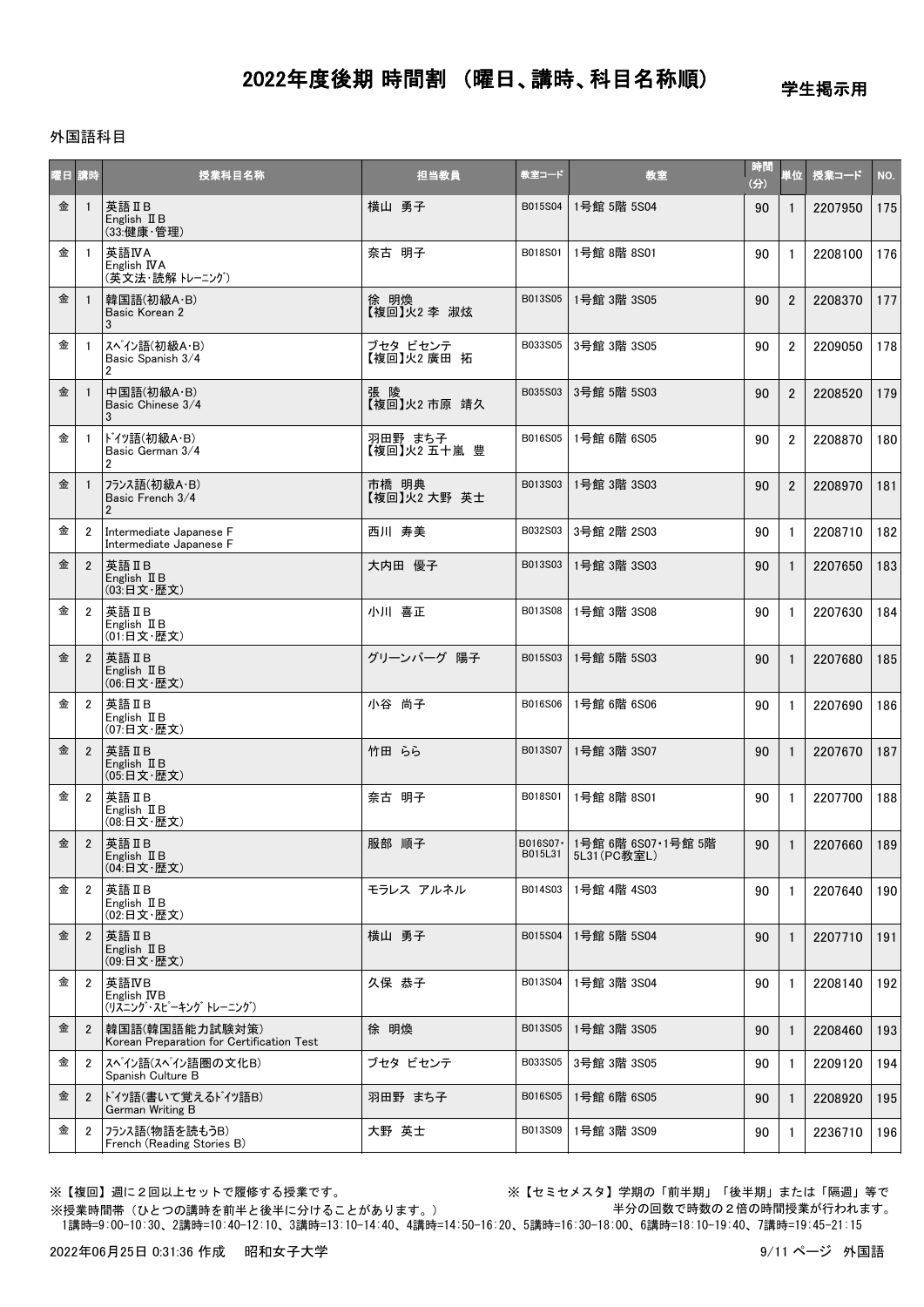学生掲示用

### 外国語科目

| 阿日 | OG.            | 授業科目名称                                                                  | 担当教員       | 教室コード               | 教室                         | 時間<br>(分) | 単位           | 授業コード   | NO. |
|----|----------------|-------------------------------------------------------------------------|------------|---------------------|----------------------------|-----------|--------------|---------|-----|
| 金  | 3              | Intermediate Japanese I G<br>Intermediate Japanese I G<br>(日本の社会と文化1)   | 西川 寿美      | B031S02             | 3号館 1階 1S02                | 90        |              | 2208720 | 197 |
| 金  | 3              | Intermediate Japanese II E<br>Intermediate Japanese II E<br>(日本の社会と文化2) | 西川 寿美      | B034S01             | 3号館 4階 4S01                | 90        | -1           | 2236740 | 198 |
| 金  | 3              | Intermediate Japanese G<br>Intermediate Japanese G<br>(日本の社会と文化1)       | 西川 寿美      | B031S02             | 3号館 1階 1S02                | 90        | $\mathbf{1}$ | 2208720 | 199 |
| 金  | 3              | 英語IB<br>English $I\!I B$<br>(19:心理·環境)                                  | 大内田 優子     | B013S07             | 1号館 3階 3S07                | 90        | -1           | 2207810 | 200 |
| 金  | 3              | 英語ⅡB<br>English $I\!I$ B<br>(13:心理·環境)                                  | 小川 喜正      | B018S01             | 1号館 8階 8S01                | 90        | $\mathbf{1}$ | 2207750 | 201 |
| 金  | 3              | 英語 II B<br>English $I\!I B$<br>(18:心理·環境)                               | 久保 恭子      | B014S07             | 1号館 4階 4S07                | 90        | -1           | 2207800 | 202 |
| 金  | 3              | 英語 II B<br>English II B<br>(11:心理·環境)                                   | グリーンバーグ 陽子 | B015S03             | 1号館 5階 5S03                | 90        | $\mathbf{1}$ | 2207730 | 203 |
| 金  | 3              | 英語IIB<br>English II B<br>(17: 心理·環境)                                    | 小谷 尚子      | B016S06             | 1号館 6階 6S06                | 90        | -1           | 2207790 | 204 |
| 金  | 3              | 英語IB<br>English II B<br>(14: 心理·環境)                                     | 奈古 明子      | B014S04             | 1号館 4階 4S04                | 90        | $\mathbf{1}$ | 2207760 | 205 |
| 金  | 3              | 英語IB<br>English II B<br>(12:心理·環境)                                      | 西山 幹枝      | B016S07             | 1号館 6階 6S07                | 90        | 1            | 2207740 | 206 |
| 金  | 3              | 英語IB<br>English II B<br>(15:心理·環境)                                      | 服部 順子      | B015S35             | 1号館 5階 5S35                | 90        | $\mathbf{1}$ | 2207770 | 207 |
| 金  | 3              | 英語IB<br>English II B<br>(16:心理·環境)                                      | 原田 俊明      | B023S22·<br>B023S21 | 2号館 3階 3S22·2号館 3階<br>3S21 | 90        | 1            | 2207780 | 208 |
| 金  | 3              | 英語IB<br>English $I\!I B$<br>(10:心理·環境)                                  | モラレス アルネル  | B014S03             | 1号館 4階 4S03                | 90        | $\mathbf{1}$ | 2207720 | 209 |
| 金  | 3              | 英語IB<br>English II B<br>(20:心理·環境)                                      | 横山 勇子      | B016S05             | 1号館 6階 6S05                | 90        | 1            | 2207820 | 210 |
| 金  | $\mathbf{3}$   | 英語IVE<br>English IVE<br>(英語と文化 発展)                                      | チャン マーク    | B031S03             | 3号館 1階 1S03                | 90        | $\mathbf{1}$ | 2208230 | 211 |
| 金  | 3              | 中国語(時事B)<br><b>Current Chinese B</b>                                    | 須藤 秀樹      | B013S04             | 1号館 3階 3S04                | 90        | $\mathbf{1}$ | 2208590 | 212 |
| 金  | 4              | Intermediate Japanese II B<br>Intermediate Japanese II B                | 西川 寿美      | B013S03             | 1号館 3階 3S03                | 90        |              | 2236730 | 213 |
| 金  | 4              | 英語IVC<br>English <b>IVC</b><br>(英語表現 トレーニング)                            | 西山 幹枝      | B016S07             | 1号館 6階 6S07                | 90        |              | 2208180 | 214 |
| 金  | 4              | 英語IVD<br>English <b>IVD</b><br>(トラベル・オフィス英語 発展)                         | 大内田 優子     | B013S07·<br>B015S03 | 1号館 3階 3S07·1号館 5階<br>5S03 | 90        | -1           | 2208220 | 215 |
| 金  | 4              | 日本語Ⅱ<br>Japanese II<br>(留学生のみ対象)                                        | 矢野 和歌子     | B033S03             | 3号館 3階 3S03                | 90        | -1           | 2208290 | 216 |
| 金  | $\overline{4}$ | 日本語ⅡC<br>Japanese II C<br>(留学生のみ対象)                                     | 矢野 和歌子     | B033S03             | 3号館 3階 3S03                | 90        |              | 2208290 | 217 |

※授業時間帯(ひとつの講時を前半と後半に分けることがあります。)

※【複回】週に2回以上セットで履修する授業です。 ※【セミセメスタ】学期の「前半期」「後半期」または「隔週」等で 半分の回数で時数の2倍の時間授業が行われます。

1講時=9:00-10:30、2講時=10:40-12:10、3講時=13:10-14:40、4講時=14:50-16:20、5講時=16:30-18:00、6講時=18:10-19:40、7講時=19:45-21:15